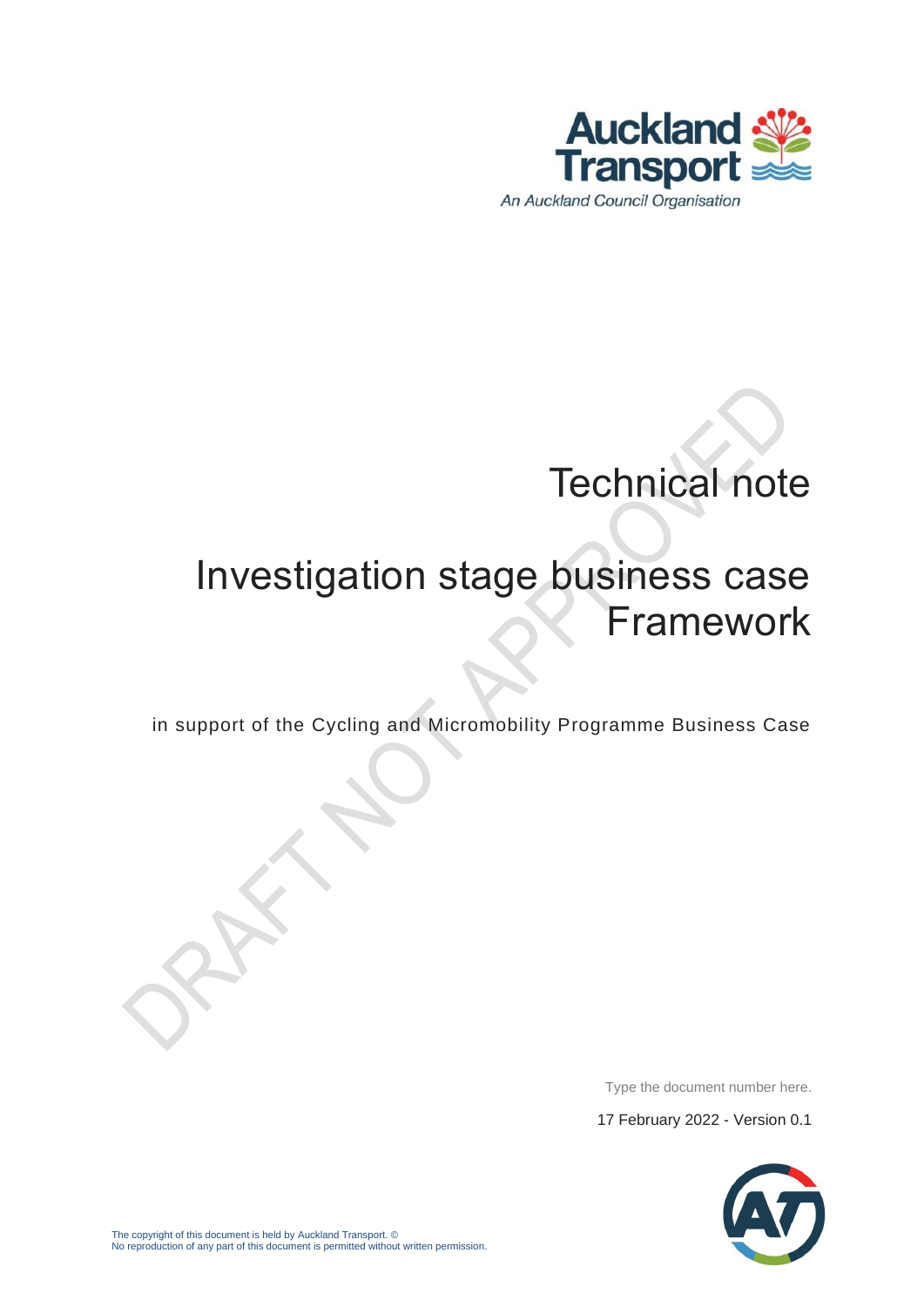

#### **Contents**

| 1                       |       |  |
|-------------------------|-------|--|
|                         | 1.1   |  |
|                         | 1.2   |  |
|                         | 1.3   |  |
| $\overline{2}$          |       |  |
|                         | 2.1   |  |
|                         | 2.2   |  |
|                         | 2.3   |  |
| $\mathbf{3}$            |       |  |
|                         | 3.1   |  |
|                         | 3.2   |  |
|                         | 3.3   |  |
| $\overline{\mathbf{4}}$ |       |  |
|                         | 4.1   |  |
|                         | 4.1.1 |  |
|                         | 4.1.2 |  |
| 5                       |       |  |
| 6                       |       |  |
|                         | 6.1   |  |
|                         | 6.2   |  |
|                         | 6.3   |  |
| $\overline{7}$          |       |  |

 $30.0$ 

25 February 2022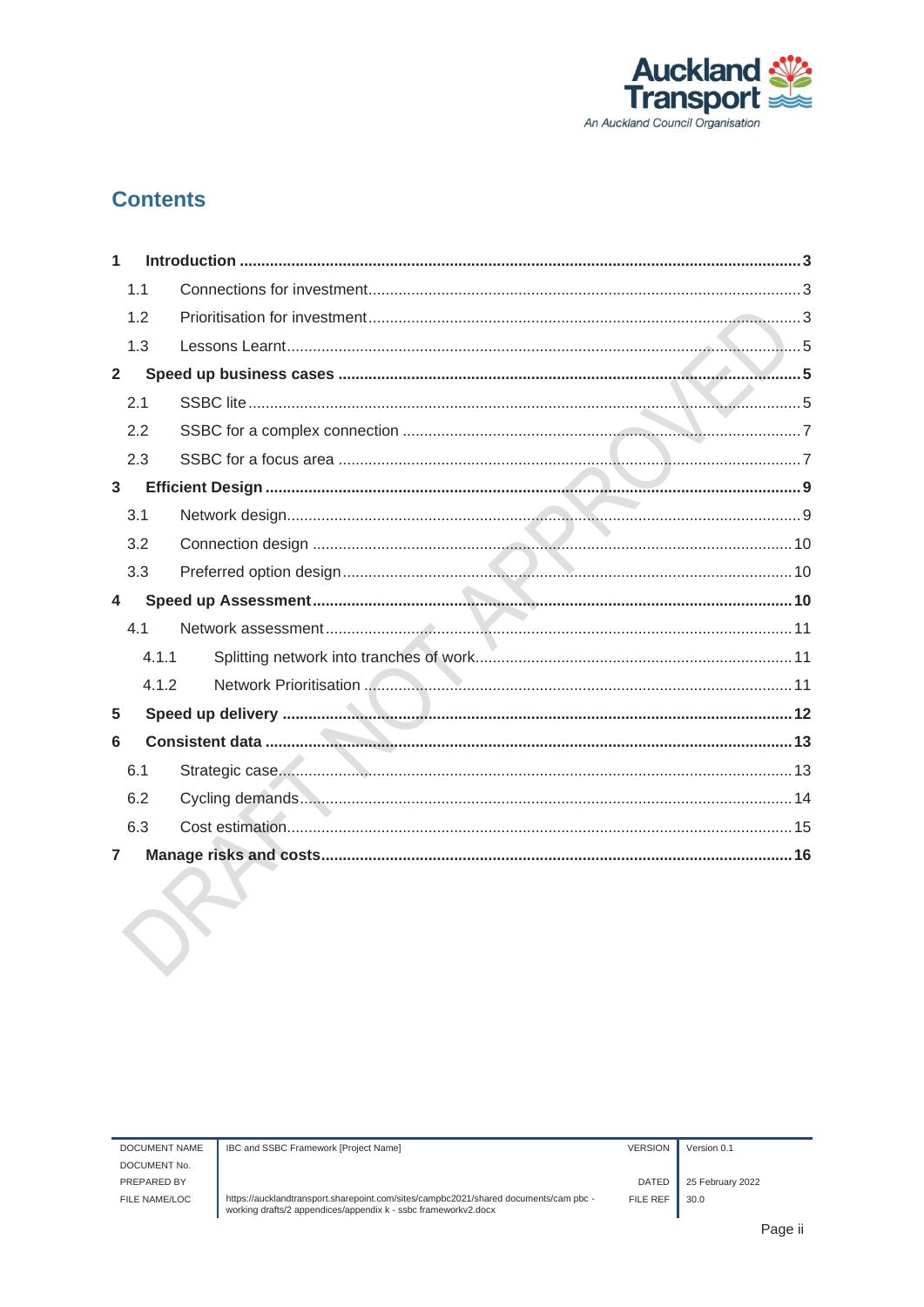## <span id="page-2-0"></span>**1 Introduction**

The purpose of this Framework document is to guide investigation phase business cases that follow the Auckland Cycling and Micromobility Programme Business Case (CAM-PBC) in a way that responds to lessons learnt. The Framework aims to:

- Speed up business cases Provide guidance on scope to speed up the business case process e.g. guide on level of investigation and design required;
- Provide consistency Make sure business cases are somewhat consistent to enable comparison at Programme Business Case (PBC) level;
- Manage costs and risks Indicate governance / hold points that are required to ensure the business cases align with the CAM-PBC e.g. seeking governance approval to proceed with a business case if complexity or costs change from those identified at PBC level;
- Improve efficiency Support the bundling of business cases / projects to promote further delivery efficiencies.

This Framework is a live document that will be updated as lessons are learnt through investigation stage business cases.

### <span id="page-2-1"></span>**1.1 Connections for investment**

The CAM-PBC sets out the philosophy for cycling and micromobility investment in Auckland for the next 10-year period. Investment in cycling and micromobility (referred to as *cycling* or *people on bikes*) in Auckland is based on the four connection types, as per the below figures, and that were developed with feedback from the project working group and reference groups to address the lessons learnt and ensure benefits for people on bikes and micromobility are maximised:



The CAM-PBC connections are regional routes (these include 'Regional' routes in the Cycle and Micromobility Strategic Network in Future Connect and the 'Major' routes that link into these), rapid transit network (RTN) access (i.e. rail, bus, and ferry stations), school access, and metropolitan centres and satellite towns. Further detail on these connection types can be found in Appendix F of the CAM-PBC (the Shortlist technical note).

With safe cycle being the number one deterrent to people biking for more of their trip, safer journeys will be provided through separated cycleways, and low traffic neighbourhoods and low speed neighbourhoods (termed local area networks or LANs).

### <span id="page-2-2"></span>**1.2 Prioritisation for investment**

The CAM-PBC prioritises all connections based on safety, connectivity to other safe facilities, the number of connection types a connection or focus area intersects with ('Regional' routes, RTN stations, schools, and metropolitan centres), and cost of delivery. Professional judgement was also applied. The following diagram further explains the prioritisation criteria with the CAM-PBC Appendix I including the Prioritisation Matrix.

| DOCUMENT NAME | Investigation stage business case framework – Cycling and Micromobility Programme<br><b>Business Case</b> | <b>VERSION</b> | Version 0.1        |  |
|---------------|-----------------------------------------------------------------------------------------------------------|----------------|--------------------|--|
| DOCUMENT No.  |                                                                                                           |                |                    |  |
| PREPARED BY   |                                                                                                           | DATED          | 25 February 202222 |  |
| FILE NAME/LOC |                                                                                                           | FILE REF       | 30.0               |  |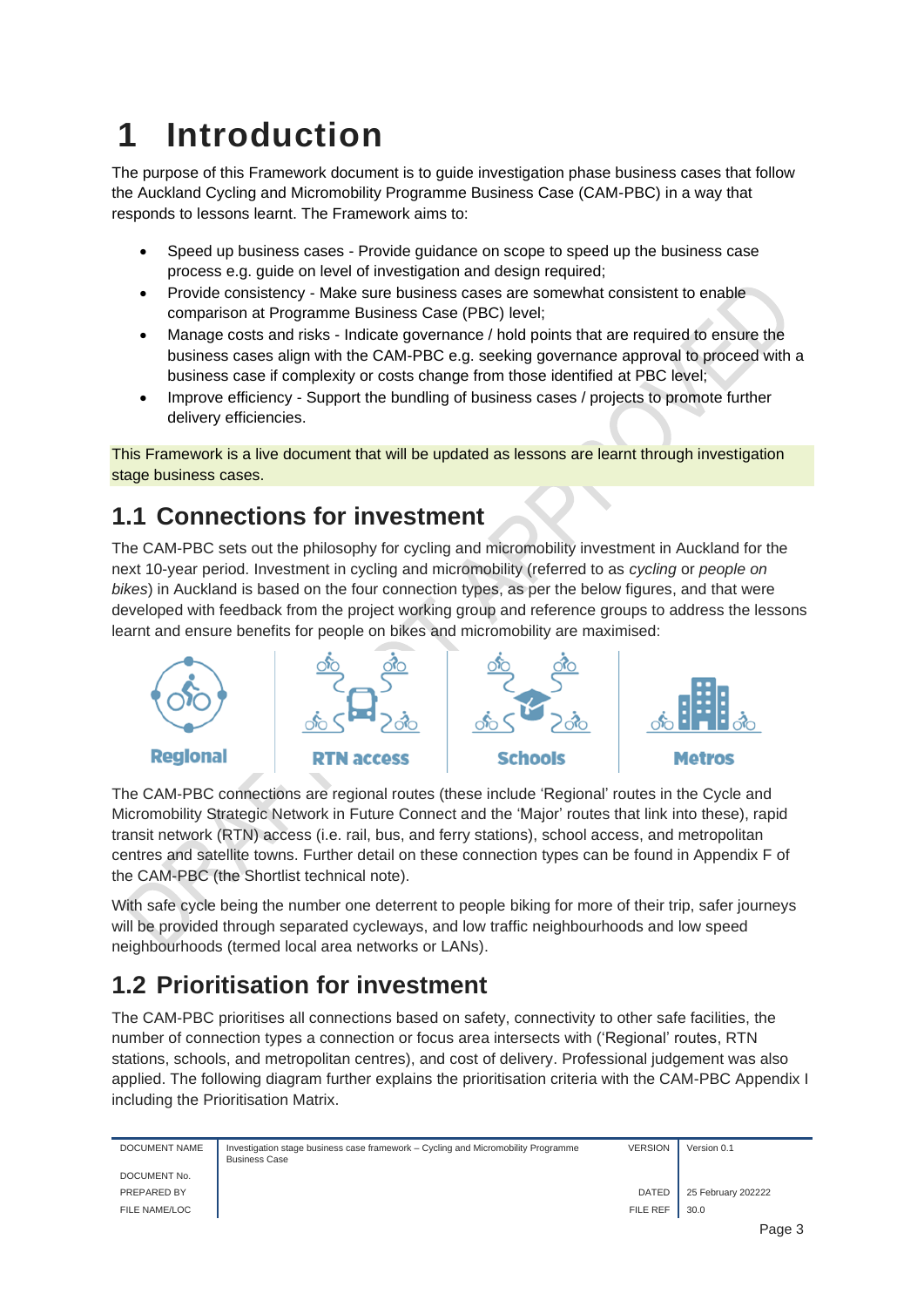

**Safety** - recognising that safety and the perception of safety are the biggest barriers to people using bikes and micromobility and that there is an opportunity to add value and cost share with safety works programme.



**Connectivity** - recognising that building off existing and committed cycle facilities to create a connected network has proven to be more successful than isolated cycle facilities, by enabling the 'network effect'.



**Multiple connection types** - recognising that layering connection types will attract the most people to cycling and micromobility and that we want equitable distribution of investment particularly for transport disadvantaged.



**Deliverability, based on cost**  recognising the urgency of climate action, the value of reallocating road space, using existing investigations, and considering tactical urbanism and semi-permanent infrastructure to speed up benefits.

Value for money and completion of critical missing links are also used as prioritisation checks.

The connections identified in the CAM-PBC were prioritised (with a total of 180 connections exceeding \$3.5 billion in estimated cost) so that the best value ones can proceed earlier in the programme to next stage business cases.

The type of next stage business cases are set out in the following table.

#### *Table 1-1: Type of business case*

| Indicative Business Case<br>(IBC), followed by a Detailed<br><b>Business Case (DBC)</b> | This is not expected to be used for business cases that progress<br>from the CAM-PBC but may be required in more complex networks<br>or larger assessment areas, such as the scale of the Henderson<br><b>SSBC</b> |
|-----------------------------------------------------------------------------------------|--------------------------------------------------------------------------------------------------------------------------------------------------------------------------------------------------------------------|
| Single Stage Business Case                                                              | For projects less than \$15 million (total cost and risk) that are                                                                                                                                                 |
| lite (SSBC lite)                                                                        | unlikely to affect other strategic networks                                                                                                                                                                        |
| Single Stage Business Case                                                              | All other projects and focus areas that are too complex or too costly                                                                                                                                              |
| (SSBC)                                                                                  | to be undertaken with an SSBC lite                                                                                                                                                                                 |

Where appropriate business cases will be procured in a bundle to seek out further efficiencies. The following diagram provides further guidance on whether an SSBC lite is an option for the business case. The \$15 million cost must include all whole of life costs.



*Figure 1-1 Guidance on SSBC lites.*

| <b>DOCUMENT NAME</b> | Investigation stage business case framework - Cycling and Micromobility Programme<br><b>Business Case</b> | <b>VERSION</b> | Version 0.1        |
|----------------------|-----------------------------------------------------------------------------------------------------------|----------------|--------------------|
| DOCUMENT No.         |                                                                                                           |                |                    |
| PREPARED BY          |                                                                                                           | <b>DATED</b>   | 25 February 202222 |
| FILE NAME/LOC        |                                                                                                           | FILE REF       | 30.0               |
|                      |                                                                                                           |                | Dona 1             |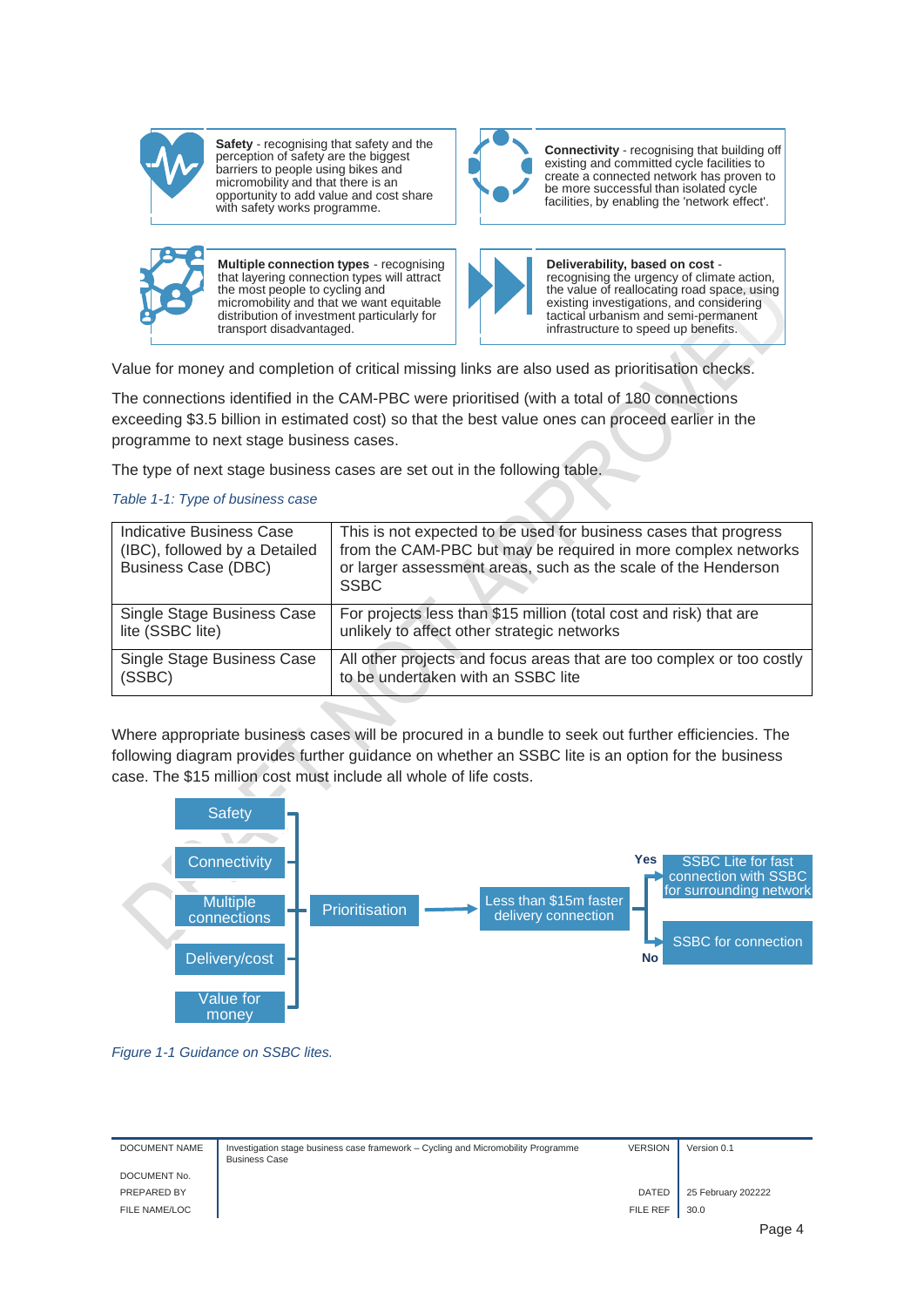#### <span id="page-4-0"></span>**1.3 Lessons Learnt**

The lessons learnt technical note is Appendix C of the CAM-PBC. In summary the key lessons learnt were:

- Investigation stage business cases development are taking longer than anticipated in 2017.
- Investigation stage business cases are not comparable (i.e. have differing Investment Logic Maps and assessment criteria), which makes comparison and prioritisation at PBC level more difficult.
- Delivery of infrastructure for people using bikes and micromobility is costing more to deliver than expected in 2017 because:
	- o Kerbs are being moved more often than expected in 2017.
	- o Additional works such as streetscape and stormwater are included in the project scope (largely due to the movement of kerbs).

The CAM-PBC prioritisation process and governance changes partially address these lessons learnt. This Framework responds to these lessons by providing guidance for investigation stage business cases with a focus on: speed, efficiency, managing costs, and consistency.

### <span id="page-4-1"></span>**2 Speed up business cases**

This section sets out where efficiencies in the business case process can be achieved for each of the following types of business case:

- SSBC lite for road space reallocation connection
- SSBC for focus area
- SSBC for complex strategic connection

#### <span id="page-4-2"></span>**2.1 SSBC lite**

Ultimately the project / programme governance, as set out in Part C of the CAM-PBC, and together with the Waka Kotahi Point of Entry discussion, will determine what type of business case is used for the investigation stage. However, a SSBC lite would likely be used for connections prioritised by the CAM-PBC as faster delivery routes. This is because, in accordance with Waka Kotahi requirements for an SSBC Lite, they:

- Cost less than \$15 million to plan, design and implement (including risk and contingency),
- Are low risk and complexity, notably:
	- o Require little or no kerb moving (i.e. are road space reallocation projects). It is recognised that some kerb moving may be required at pinch points.
	- $\circ$  Have little or no adverse effect on other strategic networks (e.g. freight and public transport).

SSBC lites will be undertaken in accordance with the Waka Kotahi SSBC lite template, unless superseded by an AT SSBC Lite template.

The SSBC lite will be combined with detailed design (pre implementation) to speed up delivery. Therefore, the preferred option will likely proceed from concept design (for shortlist) straight to detailed design. No alternatives assessment or longlist is included as there should be a small number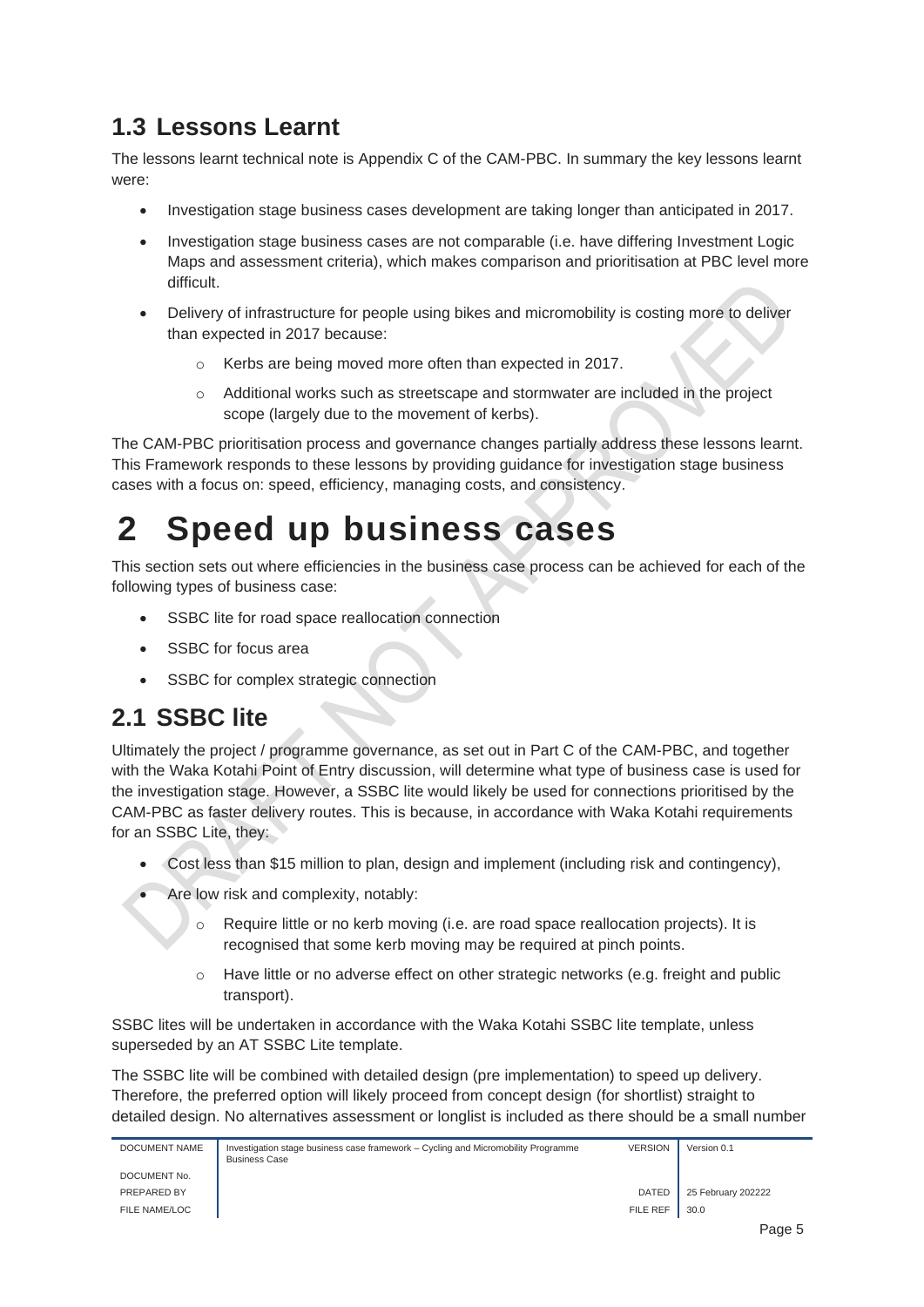of options to be assessed and therefore all options can go straight to a shortlist assessment. The CAM-PBC assessed alternatives that can be referenced in SSBC lites.

| <b>Strategic case</b>                         | • Take content from CAM-PBC, with local context layered.<br>. Use the CAM-PBC ILM but support with evidence at local level.                                                                           |
|-----------------------------------------------|-------------------------------------------------------------------------------------------------------------------------------------------------------------------------------------------------------|
|                                               |                                                                                                                                                                                                       |
| <b>Economic case- Shortlist</b>               | • Develop shortlist of route designs (e.g. bi-directional vs uni-<br>directional)<br>• Assess shortlist using Appraisal Summary Table                                                                 |
|                                               |                                                                                                                                                                                                       |
| Governance / Hold point                       | . If option cost estimates and complexity are higher than<br>funding allocation and requirements of SSBC lite, then must<br>seek governance approval to proceed.                                      |
| <b>Economic case- Preferred</b>               | . Detailed design, intersection design, surveys, and modelling.                                                                                                                                       |
| option                                        | • Assess preferred (update Benefit Cost Ratio (BCR) and<br>Appraial Summary Table)                                                                                                                    |
|                                               |                                                                                                                                                                                                       |
| Financial, management and<br>commercial cases | · Financial, commercial, and management cases should be brief<br>as they will be able to take information from the CAM-PBC or<br>will be following standard procurement and governance<br>procedures. |
|                                               |                                                                                                                                                                                                       |

*Figure 2-1 SSBC Lite process*

| DOCUMENT NAME | Investigation stage business case framework – Cycling and Micromobility Programme<br><b>Business Case</b> | <b>VERSION</b> | Ve |
|---------------|-----------------------------------------------------------------------------------------------------------|----------------|----|
| DOCLIMENT No  |                                                                                                           |                |    |

 $\overline{\text{e}}$  rsion 0.1

DOCUMENT N FILE NAME/LOC **FILE REF** 30.0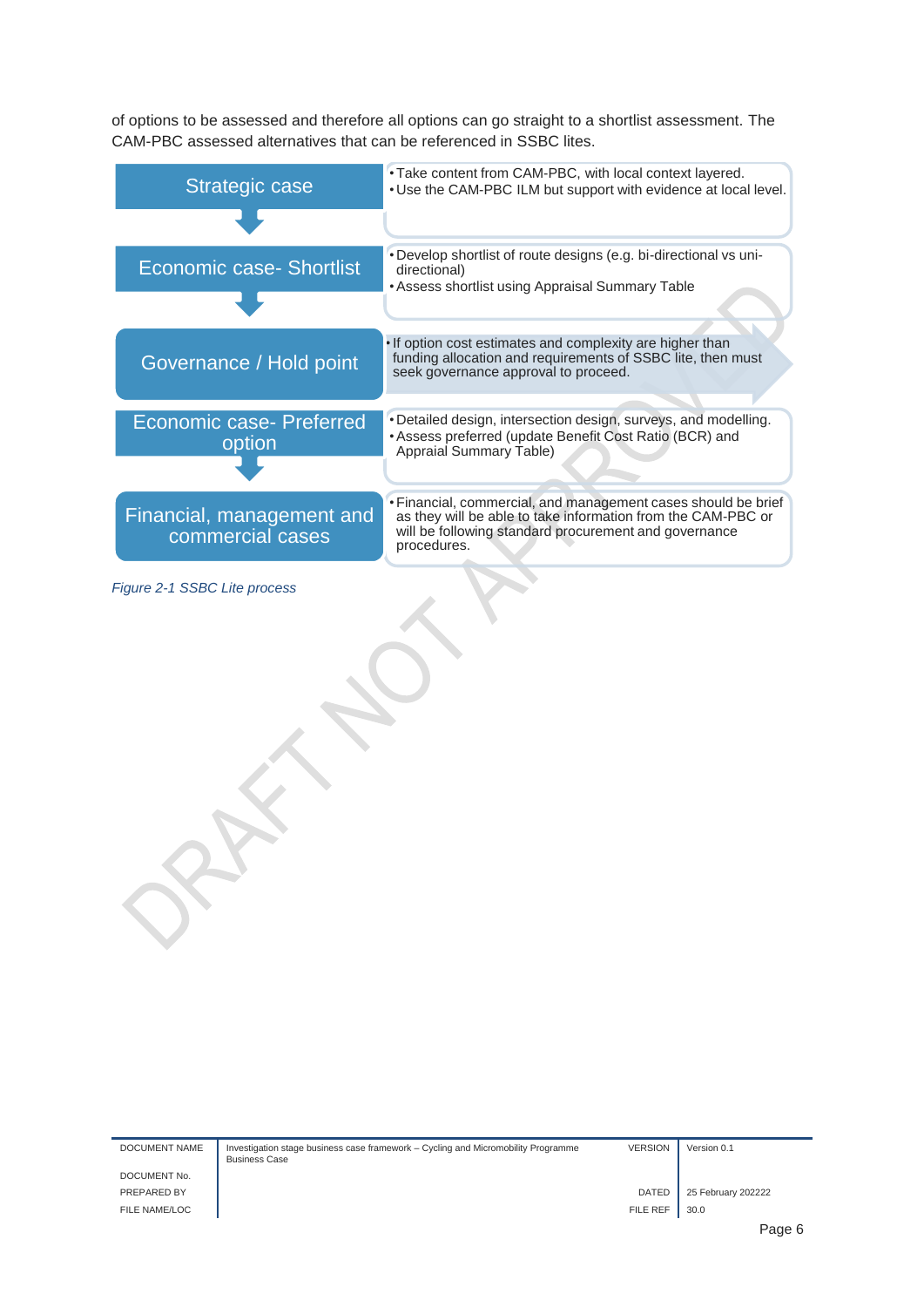#### <span id="page-6-0"></span>**2.2 SSBC for a complex connection**

A complex connection will follow a more business as usual approach for SSBCs. However, there will be some efficiencies gained by utilising the CAM-PBC strategic case, Investment Logic Map (ILM), and alternatives assessment.



*Figure 2-2 Complex connection SSBC process*

#### <span id="page-6-1"></span>**2.3 SSBC for a focus area**

The process diagram below shows the steps taken to produce a focus area SSBC using this Framework. An SSBC might contain a single connection, in which case the steps below could be simplified as there would not be a need to prioritise connections.

Where a focus area is considered too complex for an SSBC, an IBC and DBC process could be used instead of an SSBC. However, a focus area of that scale is unlikely to progress from the CAM-PBC because it would be unlikely to speed up the business case process.

| <b>DOCUMENT NAME</b> | Investigation stage business case framework - Cycling and Micromobility Programme<br><b>Business Case</b> | <b>VERSION</b> | Version 0.1        |
|----------------------|-----------------------------------------------------------------------------------------------------------|----------------|--------------------|
| DOCUMENT No.         |                                                                                                           |                |                    |
| PREPARED BY          |                                                                                                           | <b>DATED</b>   | 25 February 202222 |
| FILE NAME/LOC        |                                                                                                           | FILE REF       | 30.0               |
|                      |                                                                                                           |                | Page               |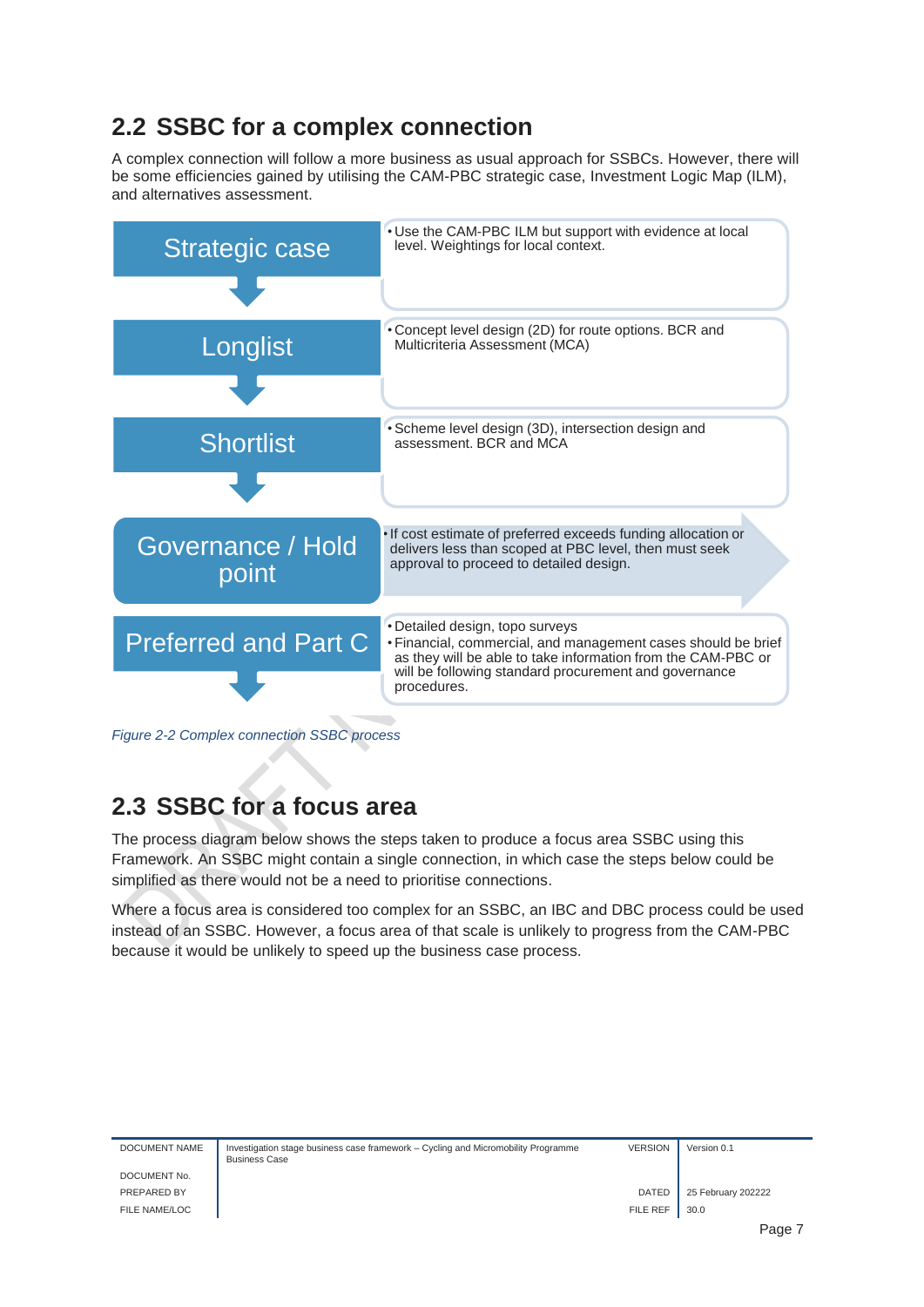

*Figure 2-4 Example of SSBC with connections that could be divided into Tranches of work*

| DOCUMENT NAME | Investigation stage business case framework - Cycling and Micromobility Programme<br><b>Business Case</b> | <b>VERSION</b> | Version 0.1        |  |
|---------------|-----------------------------------------------------------------------------------------------------------|----------------|--------------------|--|
| DOCUMENT No.  |                                                                                                           |                |                    |  |
| PREPARED BY   |                                                                                                           | <b>DATED</b>   | 25 February 202222 |  |
| FILE NAME/LOC |                                                                                                           | FILE REF       | 30.0               |  |
|               |                                                                                                           |                | Page 8             |  |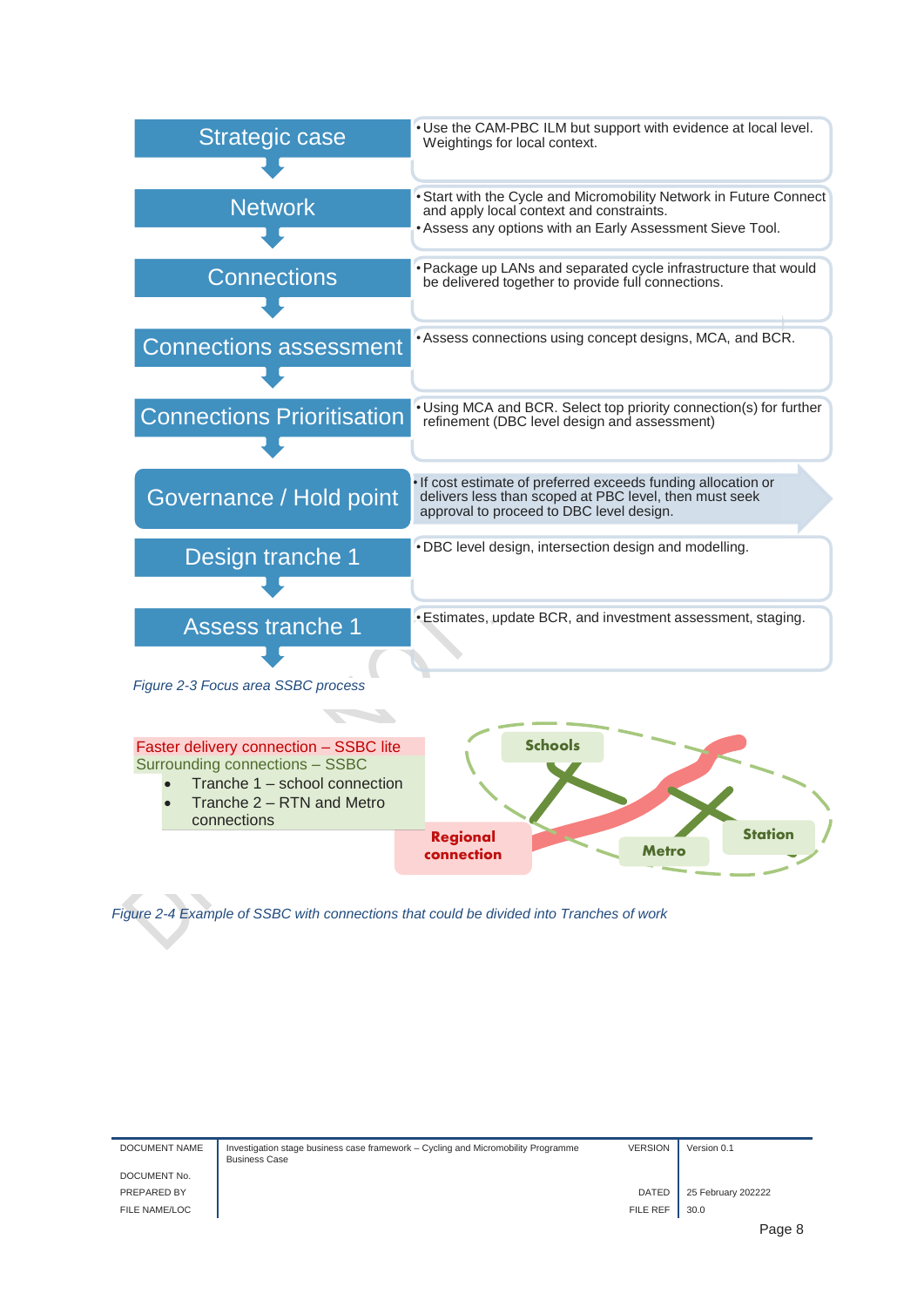# <span id="page-8-0"></span>**3 Efficient Design**

In this section, there are three design levels discussed:

- Concept design (2D, with indicative intersection forms and no intersection modelling), typical of indicative business cases or longlist phase of an SSBC
- Scheme design (3D using lidar and intersection modelling to refine intersection design), typical of detailed business cases or shortlist and preferred option phase of an SSBC
- Detailed design (3D using topographic survey data), typically undertaken after business case phase during pre-implementation

Design can be undertaken more efficiently by:

- Only undertaking enough design to inform decision making and not progressing to scheme level design on tranches of work that are not likely to progress to implementation in the short-medium term.
- Fast tracking preferred options to detailed design by bundling up procurement of business case and detailed design (subject to the preferred option cost being within funding thresholds).

#### <span id="page-8-1"></span>**3.1 Network design**

SSBCs for a focus area or for a complex connection that has multiple route choices will need to develop a network plan to concept level design.

The Cycle and Micromobility Network in Future Connect should be used as the starting point for any network development, with any local constraints and context used to develop and refine the concept network to provide for connections.

The purpose of the local concept network is to ensure connectivity of Regional routes, Rapid Transit Access, Schools, and Metropolitan centres and Satellite Towns (and other high-growth areas that require increased cycling uptake to realise growth).

Typically concept design (2D only) should be produced for the network, with scheme design work only required for the first tranche of the network to be implemented, which will be determined through a prioritisation process as described in Section [4.1.2.](#page-10-2) Slope and other 3D risks and constraints should be considered if they are likely to affect costs and/or route choice in enough detail to inform prioritisation of tranches of work. The concept designs are used to develop high-level cost estimates for the connections to enable comparison and prioritisation.

Concept designs would typically be 2D plans of the network and cross sections used to understand whether kerb moving will be likely or not. Generally, it is expected no CAD design is needed for intersections or local area network (LAN) infrastructure for this concept design but an indication of likely number of traffic calming devices or modal filters and level of intervention required at intersections will be needed to estimate costs. There may be exceptions to this, such as critical intersection that may have significant cost variability depending on level of intervention.

The Transport Design Manual (TDM) should be used to inform concept design but it is recognised that departures from the TDM are likely in most road space reallocation type scenarios. **The SSBC should seek to achieve TDM standard only as much as practical while staying within kerbs**.

Designs should aim to limit kerb moving, while ensuring designs do not adversely affect operation of the strategic public transport network and strategic freight network. Should concept designs adversely affect other strategic networks, consultation with relevant subject matter experts (SMEs) will be

| DOCUMENT NAME | Investigation stage business case framework – Cycling and Micromobility Programme<br><b>Business Case</b> | <b>VERSION</b> | Version 0.1        |
|---------------|-----------------------------------------------------------------------------------------------------------|----------------|--------------------|
| DOCUMENT No.  |                                                                                                           |                |                    |
| PREPARED BY   |                                                                                                           | <b>DATED</b>   | 25 February 202222 |
| FILE NAME/LOC |                                                                                                           | FILE REF       | 30.0               |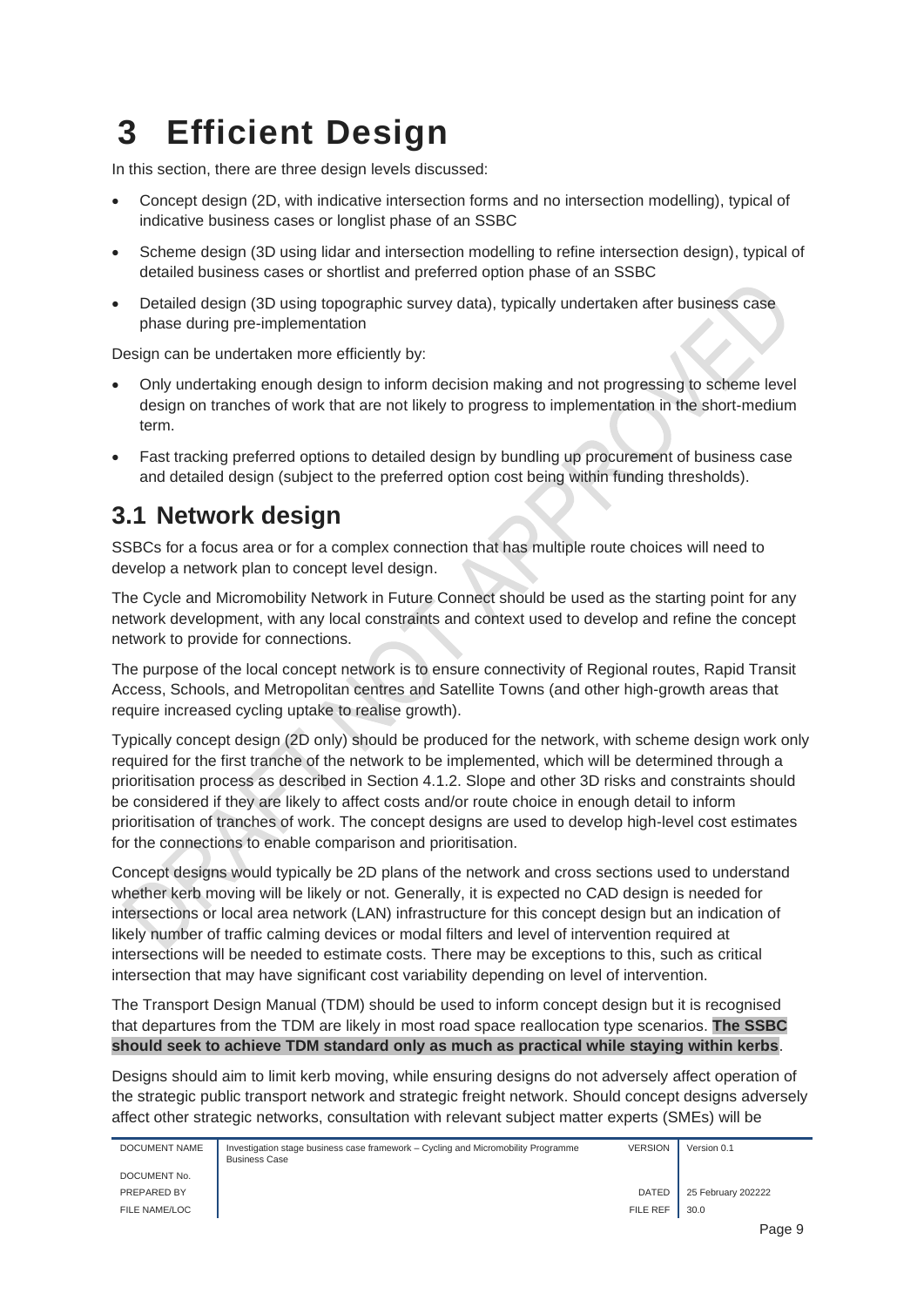required and governance approval of the concept may be required if there is disagreement from relevant SMEs as to road space reallocation. The project team should not assume road space reallocation cannot take place as this will be for the governance group to decide.

There may be a need to assess multiple concept design options for a route, in which case a mini-MCA could be used to determine the preferred concept design. However, the concept design is only used for indicative costs of the routes so this step should only be undertaken if its likely to result in a significant cost difference for the route (e.g., kerb moving option vs no kerb moving). This is especially the case if the route in question is unlikely to be progressed in the short-term, because there is very little value in optioneering the concept design as context may change in the years till implementation.

**GOVERANCE**: Any departures from TDM will need to be communicated with the TDM team and agreed in principle. Where operation of other strategic networks (e.g. public transport) are adversely affected, consultation and agreement with relevant SMEs will be required. Any disagreement may need to be resolved at governance level.

#### <span id="page-9-0"></span>**3.2 Connection design**

If there is a longlist of options for a connection, the longlist should be developed to concept design level only. Scheme level design including traffic modelling will generally only be required at shortlist assessment stage.

In the case of an SSBC lite for a road space reallocation connection, it is expected that there will be a small enough number of options that they can proceed straight to shortlist (i.e., no longlist assessment is required). The shortlist assessment could be undertaken using concept level design if this will be detailed enough to inform preferred option selection.

### <span id="page-9-1"></span>**3.3 Preferred option design**

The preferred option for an SSBC lite will proceed from the shortlist assessment to detailed design, provided the cost is within funding thresholds.

The preferred option for a SSBC will have been developed to scheme level design as part of the shortlist assessment and no further design detail is required for submission of the SSBC; however, in may be prudent to consider fast tracking elements of detailed design during the business case phase if implementation funding is likely to be available (e.g., undertaking topographic surveys and design during the business case phase to minimise detailed design work during pre-implementation).

## <span id="page-9-2"></span>**4 Speed up Assessment**

Assessment will be sped up in the following ways:

- Through SSBC lites, which will only need shortlist assessment assessed using an Appraisal Summary Table.
- Through focus area SSBCs but prioritising the network into tranches or work, so that only higher priority tranches are assessed in detail.

Complex connection SSBCs are likely to follow a more business as usual approach to assessment with use of EAST for longlist and MCA for shortlist but will be more efficient by utilising information from the CAM-PBC including cost estimate information (see section [6\)](#page-12-0).

| DOCUMENT NAME | Investigation stage business case framework – Cycling and Micromobility Programme<br><b>Business Case</b> | VERSION         | Vers |
|---------------|-----------------------------------------------------------------------------------------------------------|-----------------|------|
| DOCUMENT No.  |                                                                                                           |                 |      |
| PREPARED BY   |                                                                                                           | <b>DATED</b>    | 25 F |
| FILE NAME/LOC |                                                                                                           | <b>FILE REF</b> | 30.0 |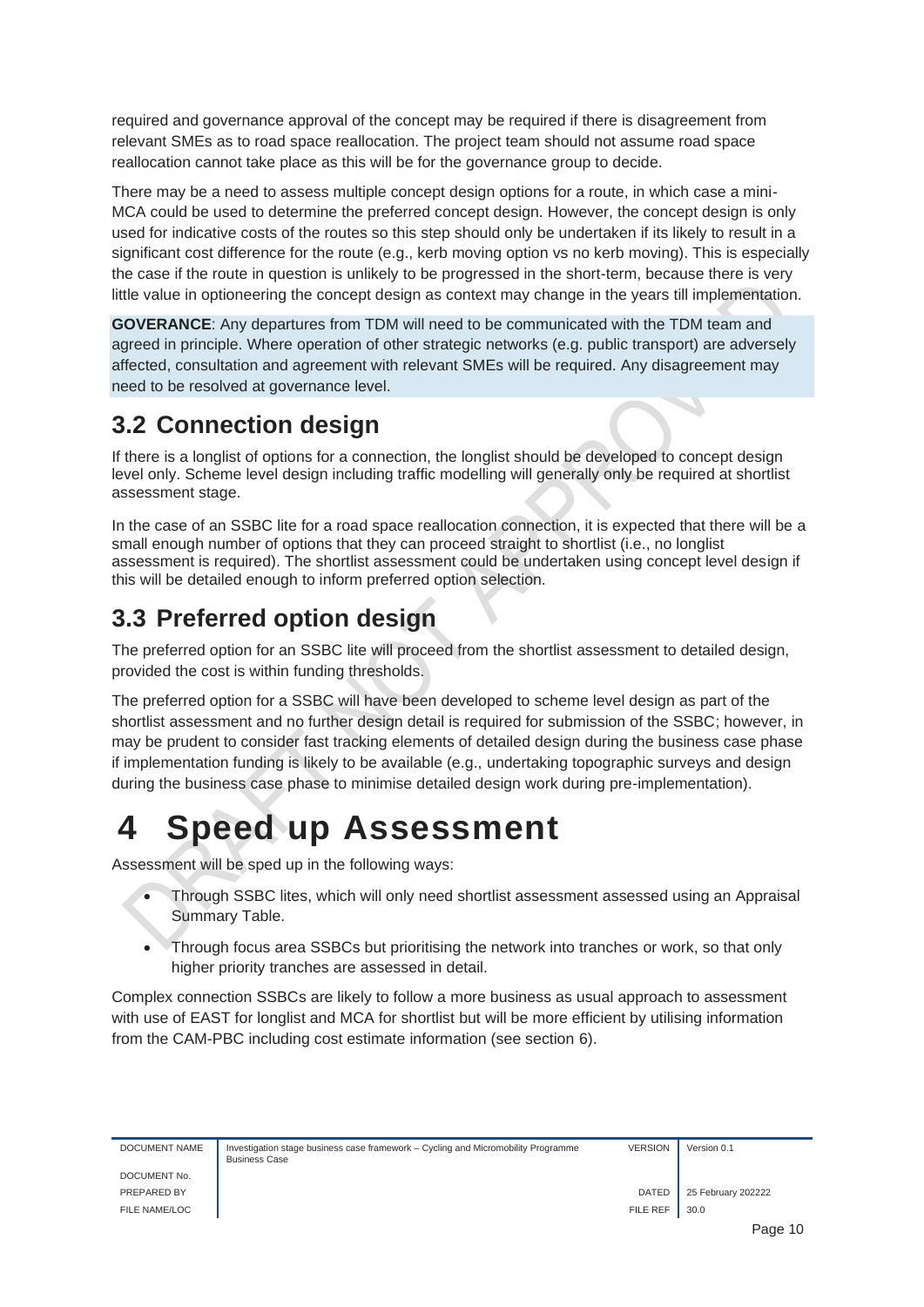#### <span id="page-10-0"></span>**4.1 Network assessment**

Where there are multiple options to provide a connection, an EAST may be required to select the appropriate option e.g., there may be two roads that could provide a connection between a regional route and an RTN, one in Future Connect and the other an alternative route. These options could be assessed in an EAST to determine the most appropriate route, which may differ from the Future Connect route.

**GOVERNANCE**: Any changes from the Cycle and Micromobility Network in Future Connect will be communicated.

#### <span id="page-10-1"></span>**4.1.1 Splitting network into tranches of work**

Splitting the network into tranches of work will enable only higher priority tranches of work that are likely to be implemented in the short-medium term to proceed to scheme level design.

The network should be packaged up into tranches of work in accordance with how they would need to be delivered to form full connections (e.g., a separated cycling path and surrounding LANs that serve to connect a school catchment could be one tranche of work, with a second tranche being a group of separated cycling paths and LANs that provide access to an RTN station as shown in **Error! Reference source not found.**).

This step may not be required if the SSBC area is small enough. For example, if an SSBC area only has one key connection that all routes and LANs lead to it could be treated as a single tranche of work.



*Figure 4-1 Example of grouping network into connections*

#### <span id="page-10-2"></span>**4.1.2 Network Prioritisation**

Prioritisation is undertaken using an MCA approach combined with BCR. This prioritisation step is not required if there is only one connection (tranche of work).

The recommended criteria for prioritisation are:

- Investment objectives the CAM-PBC objectives 1-3 adjusted for local context.
- Monetised benefits BCR.
- Critical success factors as per the Waka Kotahi MCA.
- Other impacts as per the Waka Kotahi MCA.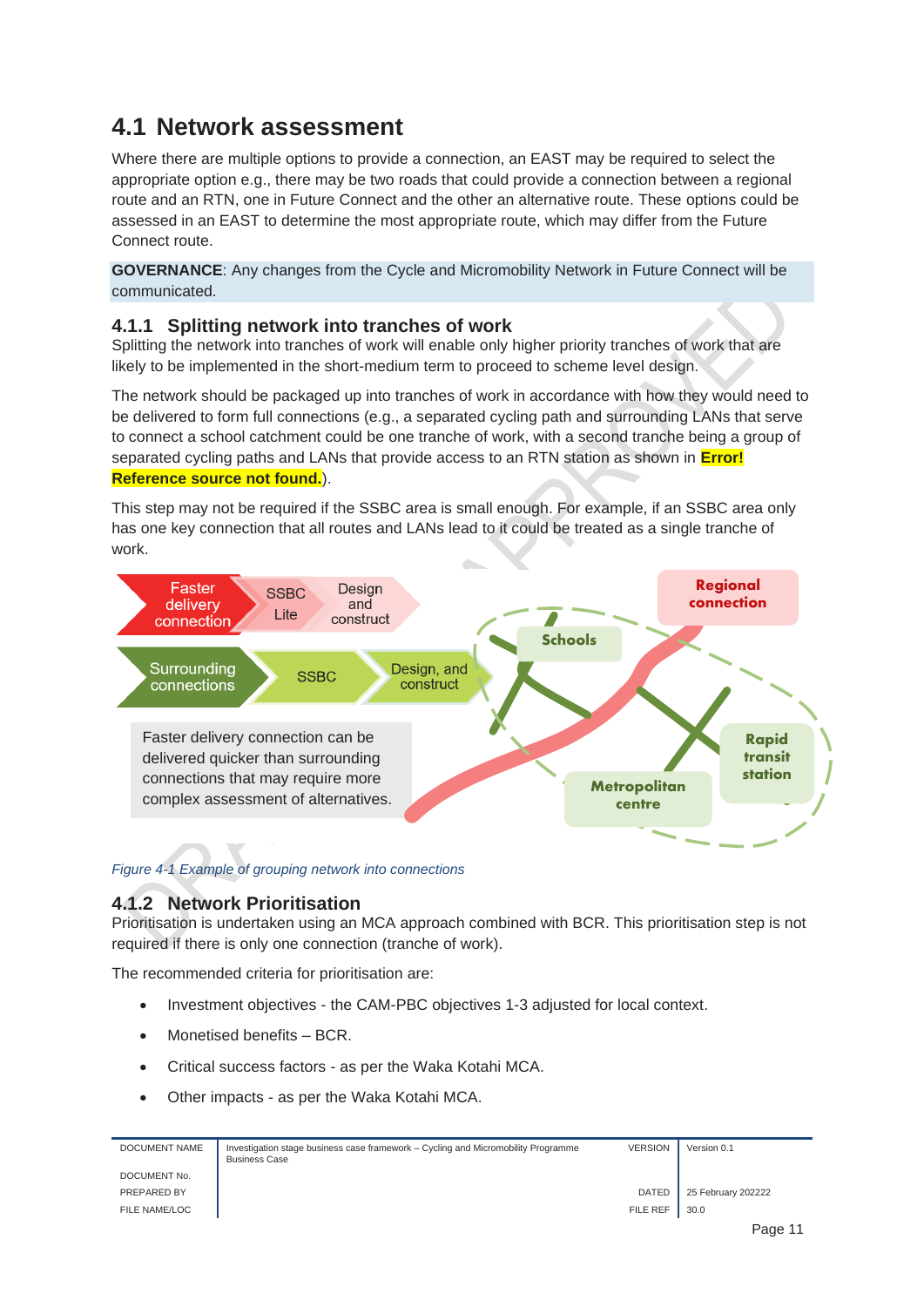- Co-delivery and funding opportunities / dig once opportunities i.e., ability to work with other projects / programmes to dig once and reduce costs and disruption. This will need to be considered alongside speeding up delivery of cycling infrastructure (i.e., co-funding or codelivery may not be appropriate if it is going to unduly delay delivery of cycling infrastructure).
- Partners and stakeholders preferences of local stakeholders e.g., Mana whenua, Eke Panuku, local boards. For example, Panuku may have preference for a particular connection to be delivered because it aligns with revitalisation plan they have.

Weighting of the criteria should be determined based on local context and sensitivity tested. However, the CAM-PBC philosophies of achieving a **safe**, **connected** network for **many people** that has **fast and affordable delivery** opportunities, should be considered when prioritising within the SSBC.

### <span id="page-11-0"></span>**5 Speed up delivery**

There may be multiple staging options. Staging should consider a balanced approach to deliverability and benefits i.e., seek easier delivery separated cycling infrastructure and LANs (with minimal kerb moving), while ensuring full connections are provided.

Tactical urbanism should be considered to speed up benefits realisation but not as a means of lowering the cost of delivery, because a path to permanence needs to be part of the plan if tactical urbanism is proposed (i.e., the cost of making the project permanent needs to be included in the costs of the project and designed and planned for).

DOCUMENT NAME Investigation stage business case framework – Cycling and Micromobility Programme Business Case

VERSION Version 0.1

DOCUMENT No. FILE NAME/LOC FILE REF  $\parallel$  30.0

PREPARED BY **DATED** 25 February 202222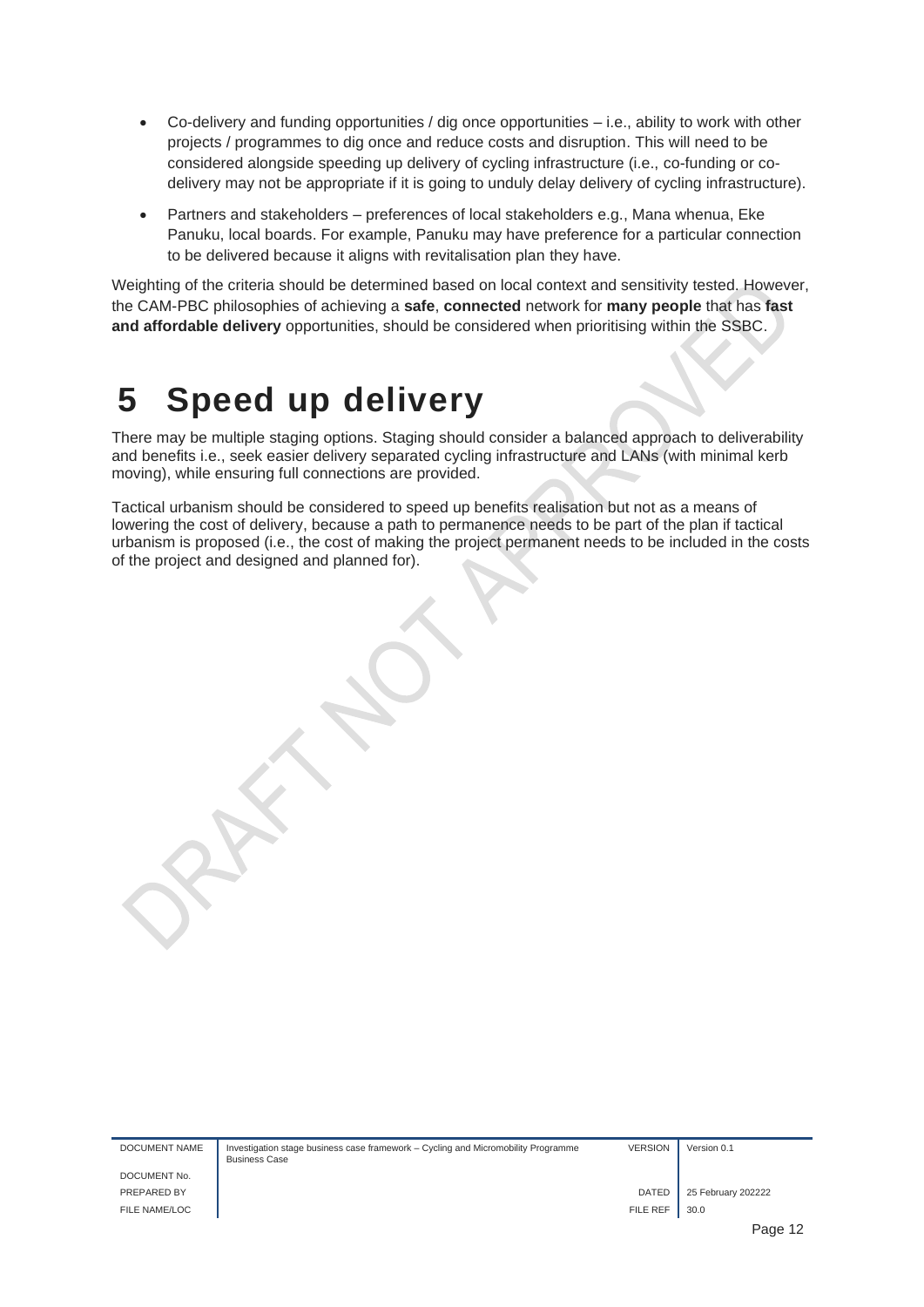## <span id="page-12-0"></span>**6 Consistent data**

#### <span id="page-12-1"></span>**6.1 Strategic case**

The CAM-PBC strategic case and ILM should be used as a starting point. The weightings of the problem statements and investment objectives should be updated to match the local context.



*Figure 6-1 - CAM-PBC ILM*

| DOCUMENT NAME | Investigation stage business case framework – Cycling and Micromobility Programme<br><b>Business Case</b> | <b>VERSION</b> | Version 0.1        |
|---------------|-----------------------------------------------------------------------------------------------------------|----------------|--------------------|
| DOCUMENT No.  |                                                                                                           |                |                    |
| PREPARED BY   |                                                                                                           | DATED          | 25 February 202222 |
| FILE NAME/LOC |                                                                                                           | FILE REF       | 30.0               |
|               |                                                                                                           |                |                    |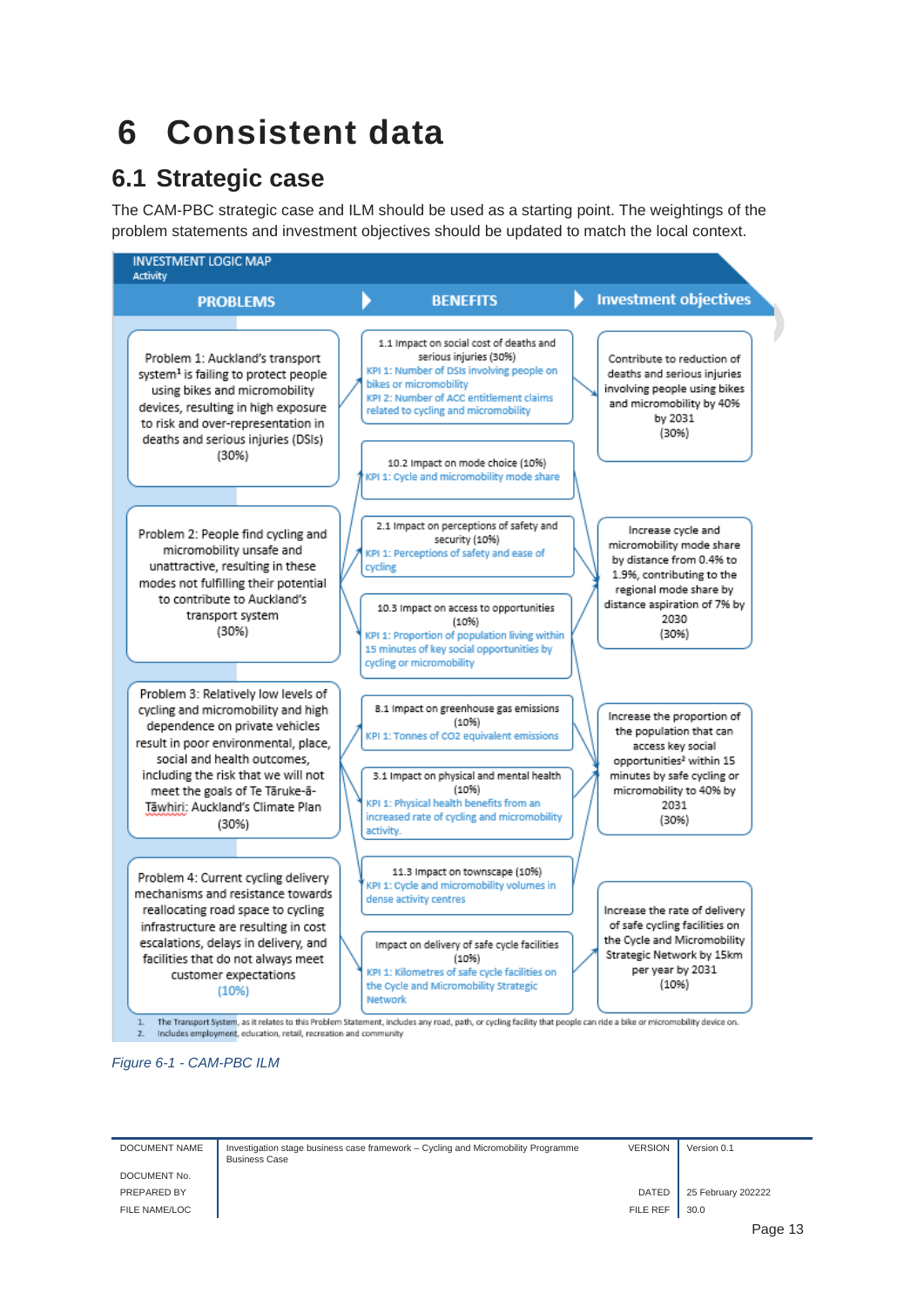Problem statement 4 and investment objective 4 are only relevant for CAM-PBC level and not required to be assessed at SSBC level. Programme context information and problem evidence at a local level can be sourced from the following:

|  | Table 6-1 Problem evidence sources |
|--|------------------------------------|
|--|------------------------------------|

| <b>Topic</b>                                                    | <b>Information/Evidence</b>                                                                                           | <b>Source</b>                                              |
|-----------------------------------------------------------------|-----------------------------------------------------------------------------------------------------------------------|------------------------------------------------------------|
| <b>Programme context</b>                                        | Land use - Unitary Plan zone<br>$\bullet$                                                                             | <b>AC Open Data</b>                                        |
|                                                                 | Demographics - 2018 Census<br>$\bullet$                                                                               | <b>Statistics NZ</b>                                       |
|                                                                 | Travel patterns - Commuter Waka, 2018<br>$\bullet$<br>Census                                                          | <b>Statistics NZ</b>                                       |
|                                                                 | Transport - <b>Future Connect</b><br>$\bullet$                                                                        | AT                                                         |
|                                                                 | Transport - Existing cycle infrastructure<br>$\bullet$                                                                | AT                                                         |
|                                                                 | Social - Socioeconomic deprivation profile<br>$\bullet$<br>2018                                                       | <b>Environmental Health</b><br>Intelligence New<br>Zealand |
| <b>Problem 1: Safety</b>                                        | Crash Analysis System data<br>$\bullet$                                                                               | Access via AT                                              |
|                                                                 | Urban KiwiRAP Active Mode User Corridor<br>$\bullet$<br><b>Risk</b>                                                   | Access via AT                                              |
|                                                                 | Monthly crash statistics<br>$\bullet$                                                                                 | AT                                                         |
|                                                                 | AT Transport Design Manual - guide to cycle<br>$\bullet$<br>facilities for traffic conditions                         | AT                                                         |
| Problems 2 and 3:<br><b>Travel options and</b><br><b>Access</b> | TRA for Auckland Transport. June 2021.<br>$\bullet$<br>Measuring and growing active modes of<br>transport in Auckland | <b>AT</b>                                                  |
|                                                                 | Transport - Existing cycle infrastructure<br>$\bullet$                                                                | AT                                                         |
|                                                                 | Monthly cycle counts (at selected sites)<br>$\bullet$                                                                 | <b>AT</b>                                                  |
|                                                                 | Travel patterns - Commuter Waka, 2018<br>Census                                                                       | <b>Statistics NZ</b>                                       |

**GOVERNANCE**: IBC / SSBC teams should inform the governance group of any changes to the ILM. If only minor wording changes and weightings are changed, this step should just be to inform the governance group but if major changes are made e.g. a new problem statement added, the CAM-PBC governance group may need to approve the change to ensure the CAM-PBC can still compare options between different IBCs and SSBCs and ensure benefit reporting at PBC level is able to be undertaken.

### <span id="page-13-0"></span>**6.2 Cycling demands**

Cycling demands should be taken from the Auckland Cycle model (ACM) but school and rapid transport network (RTN) station access demands should be layered on top, as these are not captured within the ACM. High-level school and RTN demands have been produced in the CAM-PBC but will need to be checked and verified at SSBC level.

| DOCUMENT NAME | Investigation stage business case framework - Cycling and Micromobility Programme<br><b>Business Case</b> | <b>VERSION</b>  | Version 0.1        |
|---------------|-----------------------------------------------------------------------------------------------------------|-----------------|--------------------|
| DOCUMENT No.  |                                                                                                           |                 |                    |
| PREPARED BY   |                                                                                                           | <b>DATED</b>    | 25 February 202222 |
| FILE NAME/LOC |                                                                                                           | <b>FILE REF</b> | 30.0               |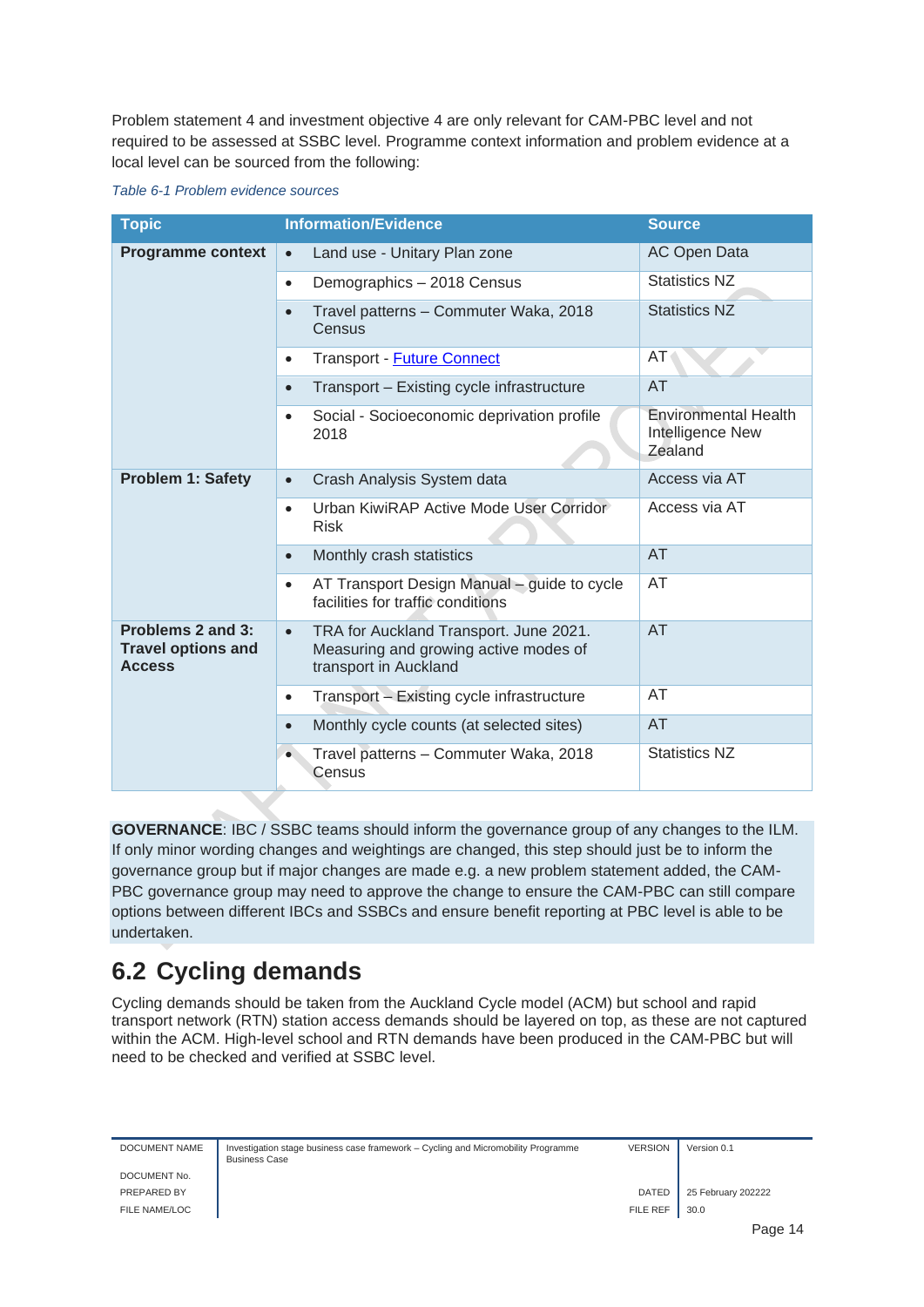### <span id="page-14-0"></span>**6.3 Cost estimation**

[Table 6-2](#page-14-1) below outlines the cost assumptions used for the CAM-PBC, which are a starting point for concept design costs estimates. More detailed cost estimation is required at scheme design level. AT's Commercial Quantity Surveyors Manger can provide the latest cost rates for cycling infrastructure as required.

The cost estimates generally represent construction cost estimates only (rather than actuals), and do not include investigation and design costs, nor contingency.

| <b>Route type</b>                              | <b>Description</b>                                                                                                                                                                                                                                                         | <b>Construction</b><br>cost assumed                                                        | <b>Data used</b>                                                                                                                                                                                                                    |
|------------------------------------------------|----------------------------------------------------------------------------------------------------------------------------------------------------------------------------------------------------------------------------------------------------------------------------|--------------------------------------------------------------------------------------------|-------------------------------------------------------------------------------------------------------------------------------------------------------------------------------------------------------------------------------------|
| Pop-up<br>protection                           | Concrete separators retrofitted to<br>existing painted cycle lanes, without<br>affecting kerbs (and without intersection<br>treatments)                                                                                                                                    | $$0.5$ millon / km                                                                         | \$0.5 million / km for AT's<br>pop-up protection<br>programme, 2021                                                                                                                                                                 |
| AT network -<br>reallocate road<br>space       | Protected cycle infrastructure on street,<br>without shifting kerbs. Generally, on<br>neighbourhood or collector type route<br>where car parking and/or flush median<br>can be removed. Does not include the<br>cost of intersection upgrade                               | \$2-3 million / km                                                                         | $$1.2$ million / km -<br>Mangere West cycle<br>improvements, 2019<br>$$1.3$ million / km -<br>Tamaki cycle loop<br>concept, 2020<br>$$3.5$ million / km -<br>Puhinui Road & Lambie<br>Dr, 2019<br>\$2.35/km - Project<br>WAVE pilot |
| AT network -<br>mid-range                      | Locations where a combination of road<br>space reallocation and kerb movement<br>is required                                                                                                                                                                               | \$5-6 million / km                                                                         | Subject matter expert<br>assumption                                                                                                                                                                                                 |
| AT network -<br>move kerbs                     | Protected cycle infrastructure, assuming<br>kerbs shifted. Generally, on constrained<br>arterial corridors where existing road<br>space cannot easily be reallocated, or<br>where there are major intersections to<br>address                                              | \$8-10 million / km                                                                        | \$7 million / km - Link to<br>Glen Innes, 2021<br>\$9 million / km - Pt<br>Chev & Meola Road,<br>2021                                                                                                                               |
| Waka Kotahi<br>network – off-<br>road facility | Significant off road shared path or<br>cycleway within a rail or motorway<br>corridor, with major structures                                                                                                                                                               | \$20-25 million /<br>km                                                                    | $$20$ million / km -<br>Akoranga to<br>Constellation, 2020<br>$$21$ million / km -<br>Seapath, 2018                                                                                                                                 |
| <b>Intersections</b><br>upgrades               | Retrofitting existing intersections to<br>provide safe facilities for people on<br>bikes                                                                                                                                                                                   | \$1-2 million per<br>intersection                                                          |                                                                                                                                                                                                                                     |
| <b>Local Area</b><br><b>Networks</b>           | Physical investment in area-based<br>programmes that aim to make<br>neighbourhoods more accessible by<br>bicycle. This may include investment in<br>local area traffic calming, greenways,<br>low traffic/low speed neighbourhoods<br>and other 'lower tier' interventions | \$2-4 million per<br>km <sup>2</sup><br>\$250,000 per<br>modal filters/<br>traffic calming |                                                                                                                                                                                                                                     |

<span id="page-14-1"></span>

| Table 6-2 Construction cost estimates for strategic connections and local area networks |  |  |  |
|-----------------------------------------------------------------------------------------|--|--|--|
|                                                                                         |  |  |  |

Investigation, design, and contingency costs at concept design level must be added as appropriate. The CAM-PBC used the following assumptions:

| DOCUMENT NAME | Investigation stage business case framework – Cycling and Micromobility Programme<br><b>Business Case</b> | <b>VERSION</b> | Version 0.1        |
|---------------|-----------------------------------------------------------------------------------------------------------|----------------|--------------------|
| DOCUMENT No.  |                                                                                                           |                |                    |
| PREPARED BY   |                                                                                                           | DATED          | 25 February 202222 |
| FILE NAME/LOC |                                                                                                           | FILE REF       | 30.0               |